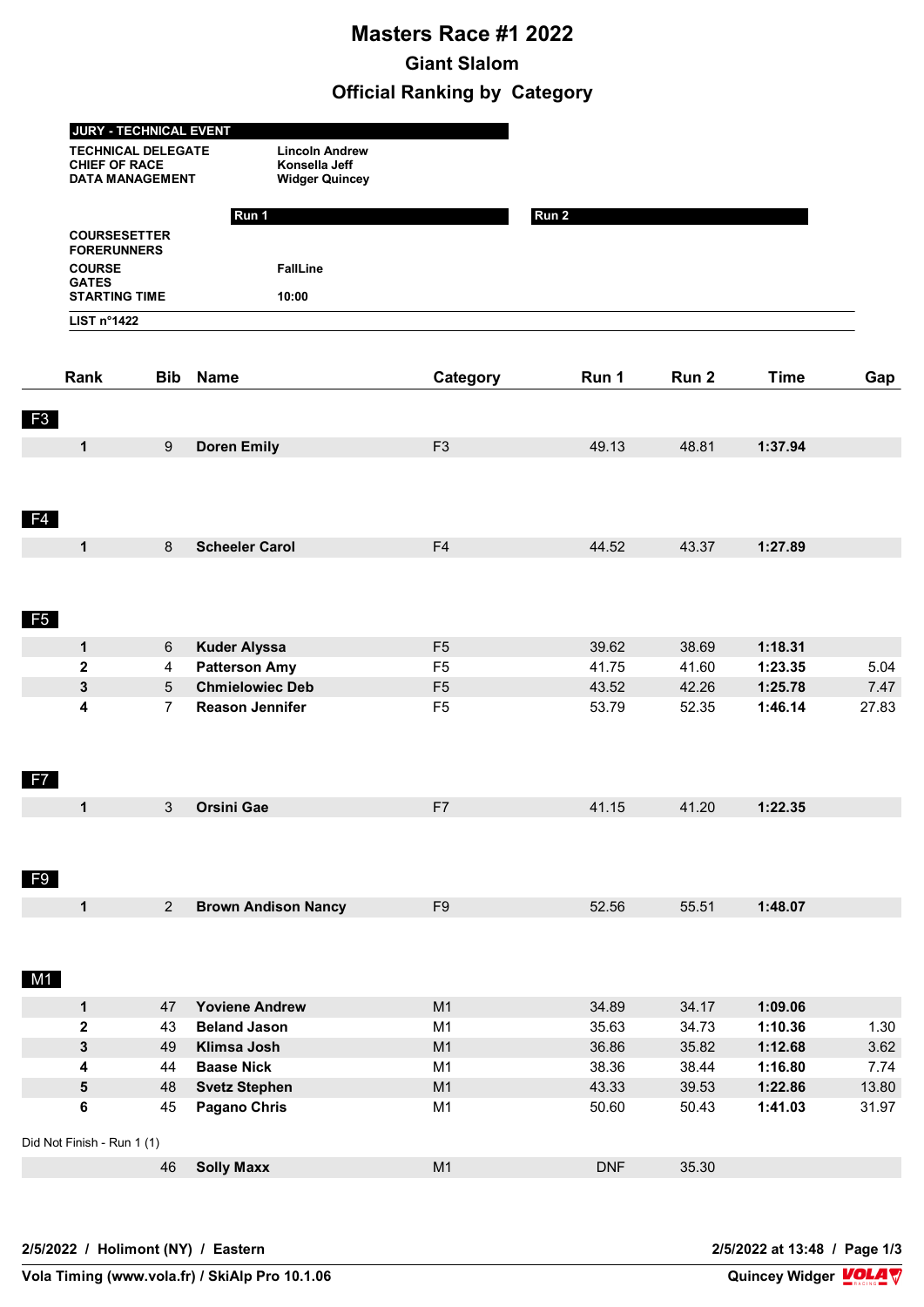## **Masters Race #1 2022 Giant Slalom Official Ranking by Category**

|                | Rank                      | <b>Bib</b> | <b>Name</b>               | Category       | Run 1      | Run 2      | <b>Time</b> | Gap   |
|----------------|---------------------------|------------|---------------------------|----------------|------------|------------|-------------|-------|
| M10            |                           |            |                           |                |            |            |             |       |
|                | $\mathbf 1$               | 10         | <b>Walsh Dave</b>         | M10            | 50.85      | 52.64      | 1:43.49     |       |
|                |                           |            |                           |                |            |            |             |       |
|                |                           |            |                           |                |            |            |             |       |
| M2             |                           |            |                           |                |            |            |             |       |
|                | $\mathbf 1$               | 42         | Korolev Ivan              | M <sub>2</sub> | 48.35      | 45.76      | 1:34.11     |       |
|                |                           |            |                           |                |            |            |             |       |
|                |                           |            |                           |                |            |            |             |       |
| M3             |                           |            |                           |                |            |            |             |       |
|                | $\mathbf 1$               | 40         | <b>Scheeler Tom</b>       | M3             | 33.81      | 33.16      | 1:06.97     |       |
|                | $\overline{\mathbf{2}}$   | 41         | Pooler Jimmy              | M <sub>3</sub> | 39.96      | 38.15      | 1:18.11     | 11.14 |
|                |                           |            |                           |                |            |            |             |       |
|                |                           |            |                           |                |            |            |             |       |
| M4             |                           |            |                           |                |            |            |             |       |
|                | 1                         | 36         | <b>Thoman James</b>       | M4             | 35.21      | 35.64      | 1:10.85     |       |
|                | $\mathbf{2}$              | 39         | <b>Chmielowiec Yan</b>    | M4             | 40.36      | 40.11      | 1:20.47     | 9.62  |
|                | 3                         | 38         | <b>Gerstung Matthew</b>   | M4             | 41.77      | 41.23      | 1:23.00     | 12.15 |
|                | 4                         | 34         | Pizzutelli Peter          | M4             | 43.33      | 42.82      | 1:26.15     | 15.30 |
|                | 5                         | 37         | <b>Young Brian</b>        | M4             | 45.73      | 44.76      | 1:30.49     | 19.64 |
|                | Did Not Start - Run 2 (1) |            |                           |                |            |            |             |       |
|                |                           | 35         | <b>Lincoln Andrew</b>     | M4             | 35.49      | <b>DNS</b> |             |       |
|                |                           |            |                           |                |            |            |             |       |
|                |                           |            |                           |                |            |            |             |       |
|                |                           |            |                           |                |            |            |             |       |
| M5             |                           |            |                           |                |            |            |             |       |
|                | 1                         | 33         | london gary               | M <sub>5</sub> | 39.62      | 40.15      | 1:19.77     |       |
|                | $\mathbf 2$               | 32         | Van Tine Craig            | M <sub>5</sub> | 49.52      | 44.06      | 1:33.58     | 13.81 |
|                |                           |            |                           |                |            |            |             |       |
|                |                           |            |                           |                |            |            |             |       |
| M6             |                           |            |                           |                |            |            |             |       |
|                | $\mathbf 1$               | 31         | <b>Paul Douglas</b>       | M <sub>6</sub> | 36.98      | 36.92      | 1:13.90     |       |
|                |                           |            |                           |                |            |            |             |       |
|                |                           |            |                           |                |            |            |             |       |
| M <sub>7</sub> |                           |            |                           |                |            |            |             |       |
|                | $\mathbf 1$               | 29         | <b>Solly Joel</b>         | M7             | 34.83      | 34.45      | 1:09.28     |       |
|                | 2                         | 25         | <b>Sertl Kurt</b>         | M7             | 36.12      | 35.15      | 1:11.27     | 1.99  |
|                | 3                         | 28         | <b>Spillane Jim</b>       | M7             | 36.93      | 37.21      | 1:14.14     | 4.86  |
|                | 4                         | 27         | <b>Mann Robb</b>          | M7             | 39.27      | 38.92      | 1:18.19     | 8.91  |
|                | 5                         | 24         | <b>Pagano Paul</b>        | M7             | 39.55      | 38.90      | 1:18.45     | 9.17  |
|                | 6                         | 26         | <b>Lenda Don</b>          | M7             | 41.31      | 40.94      | 1:22.25     | 12.97 |
|                | Did Not Start - Run 1 (1) |            |                           |                |            |            |             |       |
|                |                           |            |                           |                |            |            |             |       |
|                |                           | 30         | <b>Rosenbloom Stephen</b> | M <sub>7</sub> | <b>DNS</b> | <b>DNS</b> |             |       |
|                | Did Not Start - Run 2 (1) |            |                           |                |            |            |             |       |
|                |                           | 30         | <b>Rosenbloom Stephen</b> | M <sub>7</sub> | <b>DNS</b> | <b>DNS</b> |             |       |
|                |                           |            |                           |                |            |            |             |       |
|                |                           |            |                           |                |            |            |             |       |